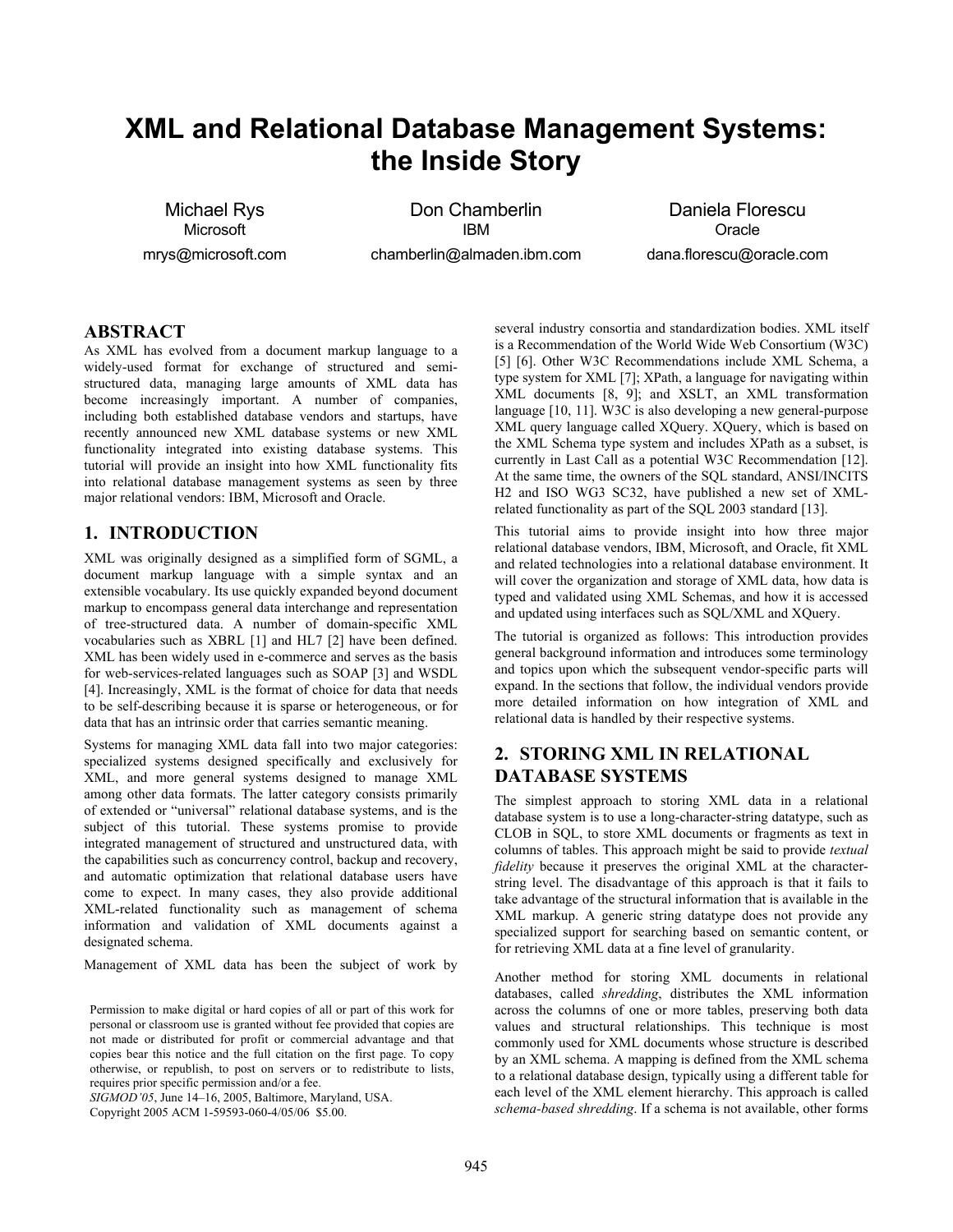of shredding can be used. In general, as the structure of the stored XML documents becomes less regular and predictable, the mapping of these documents into relational tables becomes more generic and less efficient. Shredding can accommodate a certain degree of flexibility in document structure—for example, the children of an element may be optional and may vary in cardinality. However, the shredding technique is not efficient for sparse elements (in which content varies widely from one element to another), or for elements with mixed content (containing both text and child elements). Furthermore, shredding generally fails to preserve some of the XML-centric aspects of stored data, such as document order and processing instructions.

Systems that use shredding to transform XML data into relational data generally provide an inverse transformation, often called *XML publishing*, to reconstruct XML documents from tabular data. XML publishing is also used by pure relational systems to export relational data in XML format, using markup to represent structural and semantic information. New syntax in support of XML publishing was added to the SQL standard in 2003 [13]. In the XML publishing approach, selective retrieval of stored data is accomplished by SQL rather than by an XML query language.

XML storage systems based on shredding and XML publishing are said to provide *relational fidelity*, because the authoritative form of the stored data is relational rather than XML. Examples of systems that use these techniques include Microsoft SQL Server 2000, Oracle 8i, and IBM DB2 Version 8.

While shredding and XML publishing are adequate for many important use cases, a more general storage technique is needed to take advantage of the structural information in unconstrained XML documents. For this purpose, the SQL-2003 standard provides a new datatype called XML for storing well-formed XML documents and fragments, based on the XML Information Set [14] and–in an upcoming revision of the standard–on the XQuery Data Model [15]. Since this data model can represent all aspects of a well-formed XML document, systems based on the XML datatype are said to provide *XML fidelity*. These systems are able to preserve XML-centric information such as document order and namespace bindings, and to exploit this information using an XML-based query language such as XQuery. For these reasons, this level of support is often referred to as *native XML*.

The logical data model on which the XML datatype is based does not specify any particular organization for physical storage. Many physical storage techniques are possible, providing various tradeoffs for time and space efficiency under query and update. In addition, access aids such as indexes may be created to improve query performance. Index creation and maintenance are more complex in a native XML system than in a pure relational system, since the XML data model is less constrained than the relational data model. XML indexes may support access to data at various levels of the element hierarchy, and the objects indexed may vary in cardinality and datatype. In general, native XML databases raise new challenges for all aspects of query optimization, including join planning, index selection, and cost estimation.

The vendor-specific sections that follow will provide more detail on the storage and access techniques used and the level of fidelity provided by their respective implementations, as well as their strategies for indexing XML data and optimizing XML queries.

## **3. XML TYPING AND VALIDATION**

In addition to storing documents, native XML storage systems often provide a way to store XML schemas and to validate stored documents with respect to specific schemas. Facilities may be provided to constrain the contents of a given column to documents that have been validated against a given schema or set of schemas. In addition to guaranteeing the integrity of stored data, the validation process generates type information that can be useful during query optimization and execution.

The operators of XQuery are defined both for untyped data and for data of a known type such as  $xs:string$  or  $xs:decimal$ . In general, XQuery operators attempt to coerce untyped data into a type that they understand—for example, numeric operators attempt to cast untyped data into a numeric type. This polymorphic behavior incurs a certain amount of overhead for run-time dispatching of the proper operation, which can be avoided for data that has a known type due to schema validation.

Another potential use for schema type information lies in static type-checking of queries. If schema definitions are available for the elements and attributes referenced in a query, those definitions can be exploited to infer the result-types of various expressions. By static analysis of the query, then, certain kinds of errors can be detected and type information can be extracted that is useful in query optimization. A set of static type inference rules has been defined as an optional feature of the XQuery language [16].

Integration of the XML and relational type systems presents many challenges. The primitive types are different and the mechanisms for deriving new types from existing types are different. The notion of a null value, widely used in relational databases, is missing from XML. The notions of sequences and ordering, central to the XML data model, are missing in relational databases. In order to accommodate XML data, the basic semantic primitives of a relational database system must be expanded and adapted in interesting ways.

The vendor-specific sections that follow will provide more detail on how schemas and type information are stored and exploited by their respective implementations.

## **4. QUERYING AND MANIPULATING XML DATA**

Among the most important aspects of an XML storage facility are the interfaces provided to access and manipulate the stored data. For this purpose, several XML-related languages have been defined. XPath [8, 9] provides a navigation facility within XML documents but does not provide an ability to transform structures or to construct new elements. XSLT [10, 11] supports transformation and construction, but its recursive template-driven nature is not well-suited to optimization or static analysis. XQuery [12] includes XPath as a subset, and provides a complete set of query facilities, including transformation and construction. The syntax and processing model of XQuery are similar enough to SQL to be familiar to relational users and amenable to the kinds of optimization often used by relational systems.

The next version of the SQL/XML standard [13] provides syntax whereby an XQuery can be invoked from within an SQL statement for retrieving data at a fine level of granularity from within a stored XML document. The data returned by XQuery to